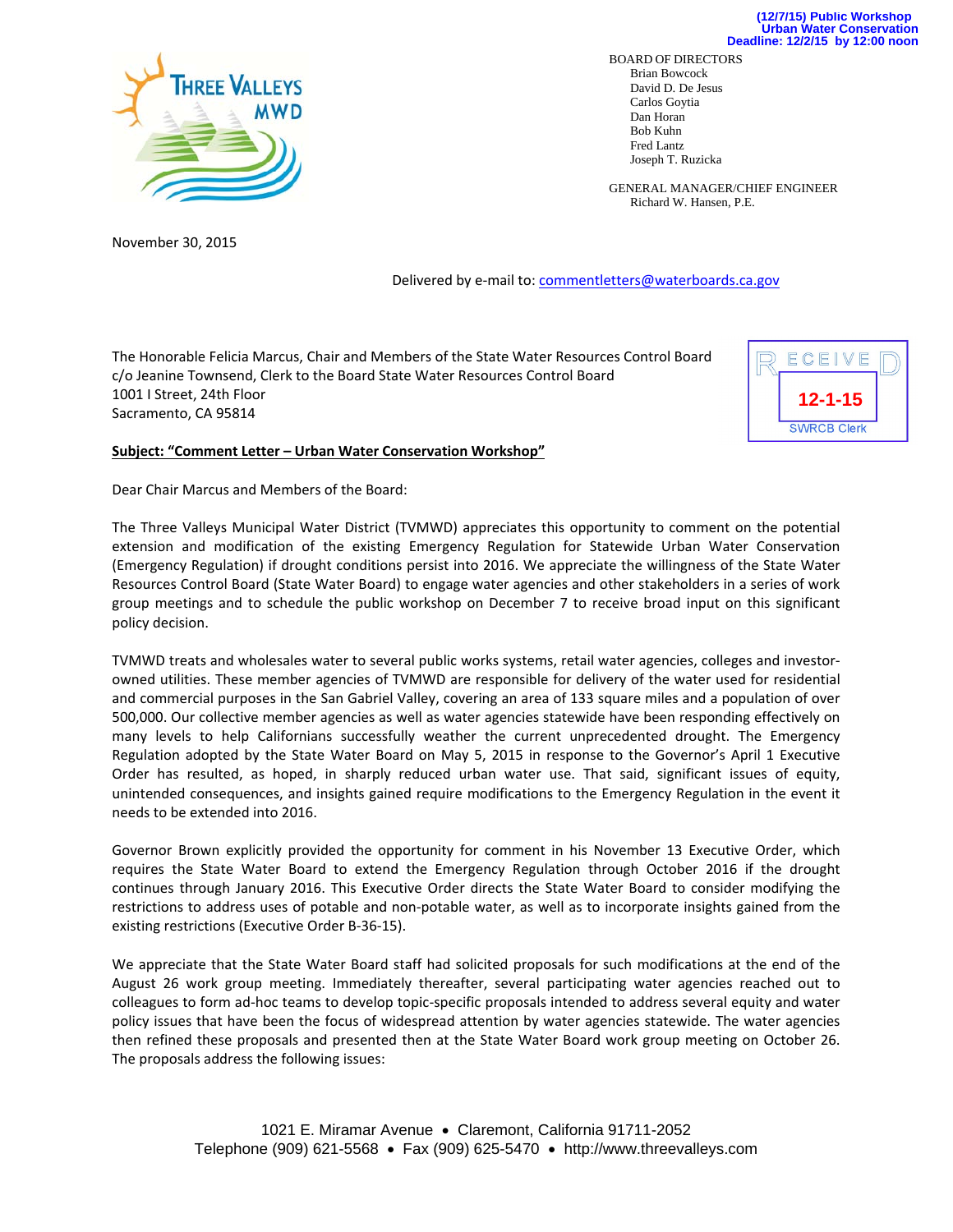- Climate Adjustment
- Growth Adjustment
- Recycled Water Adjustment
- Sustainable Supplies Credits (desalination, potable reuse, and conserved water transfers)
- Groundwater Credits
- Regional Compliance Option

Each proposal was designed to be:

- 1) complementary to the other proposals
- 2) voluntary
- 3) based on information submitted to the State Water Board that would be simple to evaluate
- 4) simple to administer

The effect would be to refine the Conservation Standards assigned to water agencies for the duration of the 2016 Emergency Regulation. These proposals were summarized by one‐page fact sheets. More detailed descriptions of each proposal have been previously submitted to the State Water Board and are posted, along with information about the work group process, and can be found on the Association of California Water Agencies (ACWA) website at: http://www.acwa.com/content/urban‐water‐conservation.

TVMWD supports and endorses all of these proposals for the reasons that are described below under "Elements of the Existing Regulation that should be Modified." The equity, sustainability and water policy considerations that these proposals were designed to address are recognized as serious concerns statewide. These proposals are widely supported by water agencies, and if they are used to make adjustment in the 2016 regulation, we believe the result will substantially mitigate these concerns and help provide broader support for the Emergency Regulation.

In order to help frame input, the notice for the December 7 workshop indicated that the State Water Board is interested in receiving public input on the following three questions:

1.What elements of the existing emergency regulation, if any, should be modified in an extended emergency regulation?

2. What additional data, if any, should the State Water Board be collecting through the emergency regulation and how should it be used?

3. How should the State Water Board account for precipitation after January 2016 in its implementation of any extension of the emergency regulation?

We would like to offer the following responses to these questions:

1. Elements of the Existing Regulation that Should be Modified

TVMWD recommends that the State Water Board modify the Emergency Regulation to incorporate adjustments to address widely recognized equity, sustainability and public policy considerations. The key modifications and supporting rationale are as follows:

a. Incorporate Proposals Developed by Water Agencies to Address Equity Issues in any Extension or Modification of the Emergency Regulation

Although the 2015 Emergency Regulation has resulted in significant water savings statewide by achieving the mandatory 25% statewide reduction in potable water use thus far, the results have been uneven and have been achieved at extremely high cost. Additionally, it is widely recognized that significant seasonal reductions in outdoor irrigation during the upcoming winter months will significantly reduce the total amount of water that Californian's are able to save and so will derail the efforts of many water agencies to meet their individual Conservation

> 1021 E. Miramar Avenue · Claremont, California 91711-2052 Telephone (909) 621-5568  $\bullet$  Fax (909) 625-5470  $\bullet$  http://www.threevalleys.com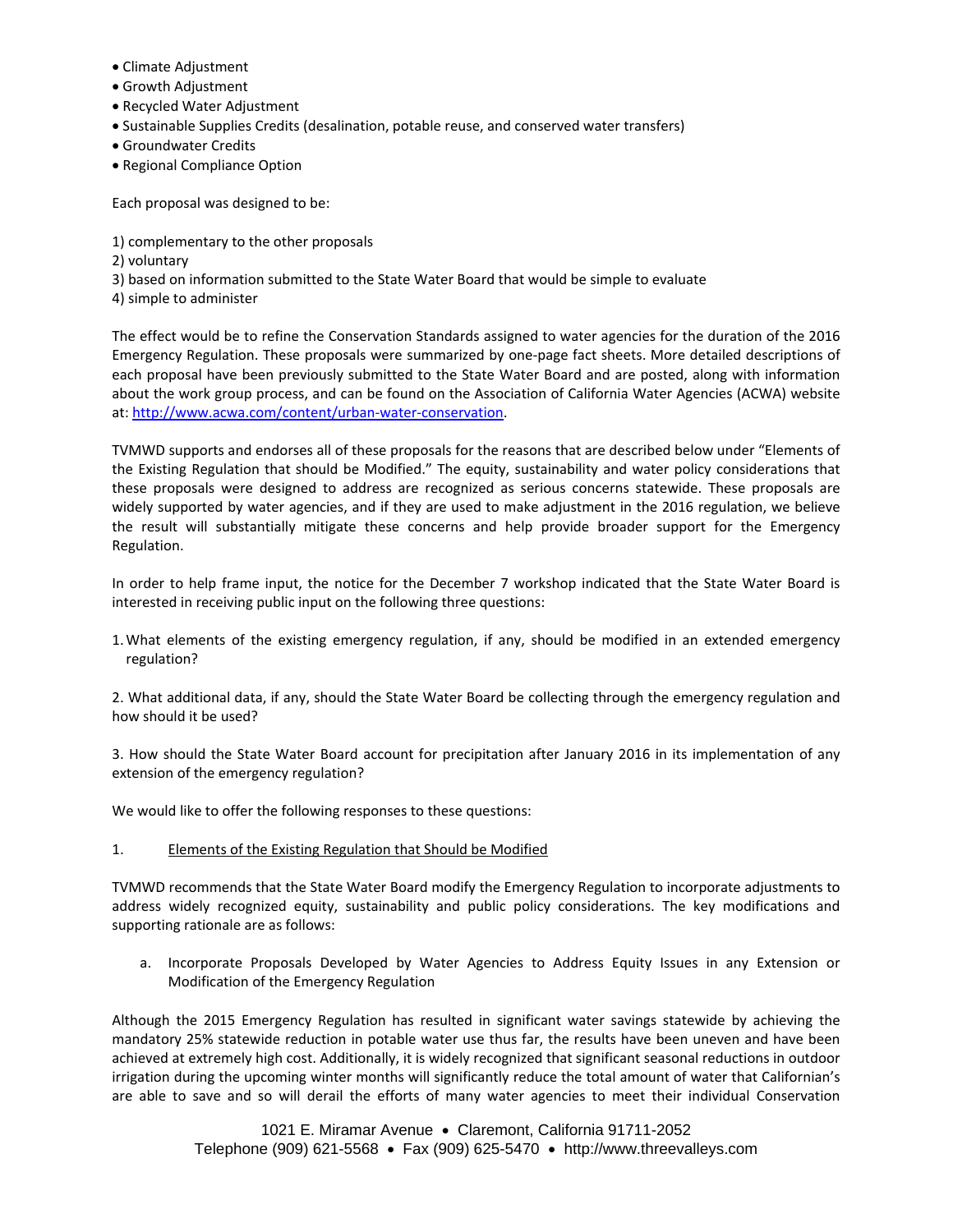Standards. This, in turn, will probably undermine the cumulative statewide water use reduction results when the current Emergency Regulation expires in February 2016.

The equity issues and sustainability concerns associated with the current Emergency Regulation are combined with significant public policy considerations, such as widespread and substantial water agency revenue losses, additional administrative and conservation program cost increases, adverse water user reactions to rate increases, and creation of a general disincentive for on-going local water supply reliability investments, and are all among "insights gained" that can, and should, be addressed in the 2016 Emergency Regulation.

With regard to water agency revenue losses and additional program cost increases, a recent survey by ACWA and the California Municipal Utilities Association has found that the Emergency Regulation is estimated to have a total financial impact (revenue losses and additional costs for conservation-related programs) of more than \$500 million for the 270 day period (June 2015‐February 2016) for the 73 agencies that responded to the survey. If the survey responses are representative, total revenue impacts could amount to a combined total of more than \$3 billion for the over 400 water suppliers subject to the regulation. Additional revenue losses and added costs for wholesale agencies and water suppliers with fewer than 3,000 service connections are not included in that figure and would certainly drive the total significantly higher. State Water Board had estimated the Emergency Regulation would have a total combined fiscal impact of \$500 million statewide.

This current level of financial impact is not sustainable for most water agencies. Although significant and sustained rate increases and drought surcharges are being widely implemented, these lost revenues mean that water agencies have that much less funding immediately available to maintain and upgrade their water systems, invest in local resources development and provide matching funds to secure grants under Proposition 1. Continued loss of revenues could affect the ability of agencies to maintain their systems and could begin to affect credit ratings for some agencies. The results of this survey are "eye-opening" and will be made available in more detail during the December 7 workshop.

Clearly, the response in light of a possible continuation of the drought cannot be a return to "business as usual" for water use in California. An extension of the Emergency Regulation for 2016 needs to incorporate modifications to address insights gained from the existing restrictions. Following are some proposals that will be presented during the workshop:

*Climate Adjustment* – The climate adjustment proposal would be implemented by a one‐time adjustment to the individual water agency's Conservation Standard calculated from the deviation between statewide and individual agency's evapotranspiration (ET) values for the months of July, August, and September 2014. For illustrative purposes the deviation has been calculated using the default ET values published by California Irrigation Management Information System (CIMIS) for the state's 18 climate zones, but for greater precision this adjustment should incorporate the individual agency's self-reported evapotranspiration (ET) values. The need for a climate adjustment is based on the fact that all plant materials, including so called "California friendly" plants, require additional water in more arid regions of the state than they require in more temperate locations. The 2015 Conservation Standards were established based only on total water production relative to population but did not account for relative differences to geography, location, or climate. Establishing climate‐based irrigation standards using ET is a key element of the state's Water Efficient Landscape Ordinance and is necessary to preserve the viability of established trees and shrubs as well as the "California friendly" landscapes, which are replacing non‐ functional lawns throughout the state. The cumulative effect of a making this climate adjustment would be to reduce the total conserved water statewide by less than 3%. This adjustment would go a long way to achieving fair water use reductions statewide. This proposal is summarized in a Fact Sheet and will be presented during the workshop.

*Growth Adjustment* – The growth adjustment would be calculated monthly based on new water service connections and associated increased demand added to the 2013 production baseline to create a new adjusted baseline for the individual water agencies that are experiencing growth. This adjustment is needed to address population and economic growth that has occurred since 2013 in some parts of the state. As the number of service connections has increased, these growth areas have had a functional increase in their Conservation Standard as they accommodate increasing water demand relative to the "steady‐state" water agencies that have not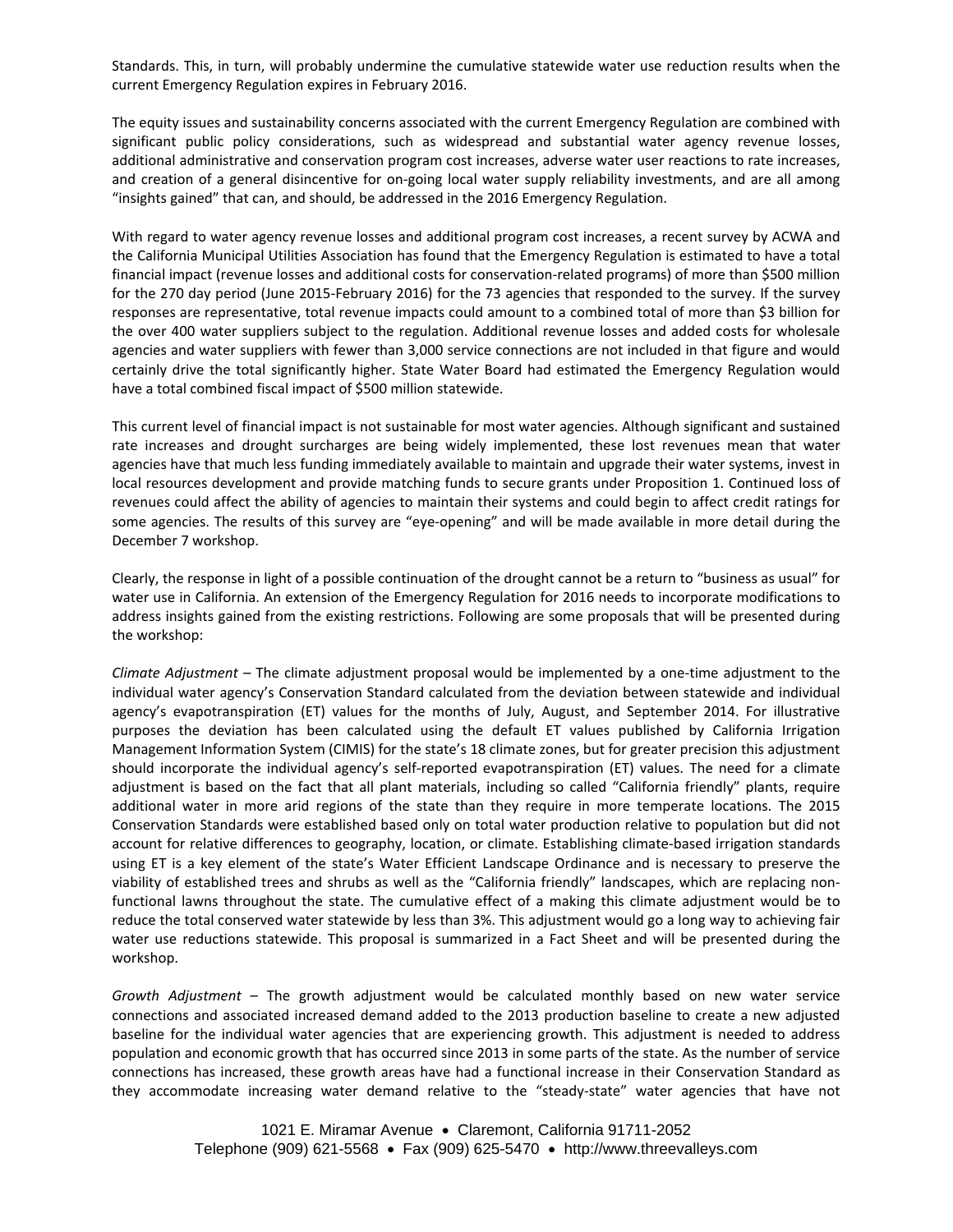experienced such growth. This impact is significant for those agencies experiencing such growth, and not addressing it is not equitable.

*Recycled Water Adjustment* ‐ The recycled water adjustment would be based on the proportion of potable water production to non‐potable recycled water production, adjusting the monthly potable production number reported. This adjustment is needed for agencies that supply a substantial amount of recycled water for outdoor irrigation so as to avoid disproportionately penalizing an agency's potable water customers, resulting in a de‐facto increase in the Conservation Standard for these agencies. Because non‐potable water is not currently subject to the water use reduction requirement, agencies with a large proportion of their total outdoor irrigation served by non‐potable recycled water (typically commercial, industrial and institutional customers) must currently demand greater water use reductions from (typically residential) potable water customers. Since recycled water production varies monthly, the adjustment would be subtracted from the monthly production for the agency and the adjusted number would be reported to the State Water Board.

*Sustainable Supplies Credits* ‐ This proposal would allow water agencies to apply new supplies in combination with continued water conservation savings to achieve their Conservation Standard. This credit is needed to support on‐ going local water supply reliability investments as advocated in the California Water Action Plan. Water agencies should not be penalized for having planned and invested for dry times – this is exactly what they should be doing. Such actions have been critical to California's ability to weather this drought. New water supplies such as desalination, potable reuse, and conserved water transfers "bring more water to the table." Rather than imposing demand reduction measures without regard to such new supply investments that have been made at substantial cost in many communities to enhance water reliability and mitigate the impacts of drought, this credit would recognize such investments. It would also avoid a signal against such investments which are critical to water supply reliability.

*Groundwater Credits* – This proposal would allow agencies to designate water supplies associated with sustainable groundwater banking and conjunctive use projects in combination with continued water conservation savings to achieve their Conservation Standard. This credit is needed to support on‐going local groundwater management investments that are advocated in the California Water Action Plan and which will be incorporated in Groundwater Sustainability Plans under the Sustainable Groundwater Management Act of 2014. Existing and "proven" groundwater supplies also "bring more water to the table" and should be incentivized as among the on‐going investments that enhance local water reliability and mitigate the impacts of drought. This proposal would consider collective actions by multiple water providers in groundwater basins or sub‐basins and require projects to meet specified eligibility requirements.

b. Modify The Statewide 25% Conservation Requirement

The adjustment proposals described above are based on the key policy principle that the modifications to the Emergency Regulation should not result in raising the Conservation Standard for any water agency. The State Water Board established Conservation Standards for individual water agencies to achieve the statewide 25% reduction in potable water usage as required by the April 1 Executive Order, but these Conservation Standards now need to be adjusted to address the inequities and policy problems described above. Adjustments that unreasonably shift the burden between water agencies to achieve a pre‐conceived outcome (such as the 25% goal) can be avoided by recalculating the total water production savings that can be achieved after application of the adopted adjustments and credits actually used for all water agencies affected by the regulation. Then a sustainable overall statewide target can be calculated and reported for the duration of the 2016 regulation, as is currently the case. The Governor's November 13, 2015 Executive Order does not specify a 2016 numeric conservation requirement for statewide reduction in urban potable water use, and it explicitly authorizes the State Water Board to make modifications. The State Water Board clearly has authority to impose a lower overall conservation requirement.

## c. Add a Regional Compliance Option

1021 E. Miramar Avenue · Claremont, California 91711-2052 TVMWD supports adding a Regional Compliance Option to the Emergency Regulation. The Regional Compliance Option was designed to achieve the same water savings as would be achieved by the participating individual water agencies. It would be based on voluntary participation by adjacent water agencies based on an existing structure of

Telephone (909) 621-5568  $\bullet$  Fax (909) 625-5470  $\bullet$  http://www.threevalleys.com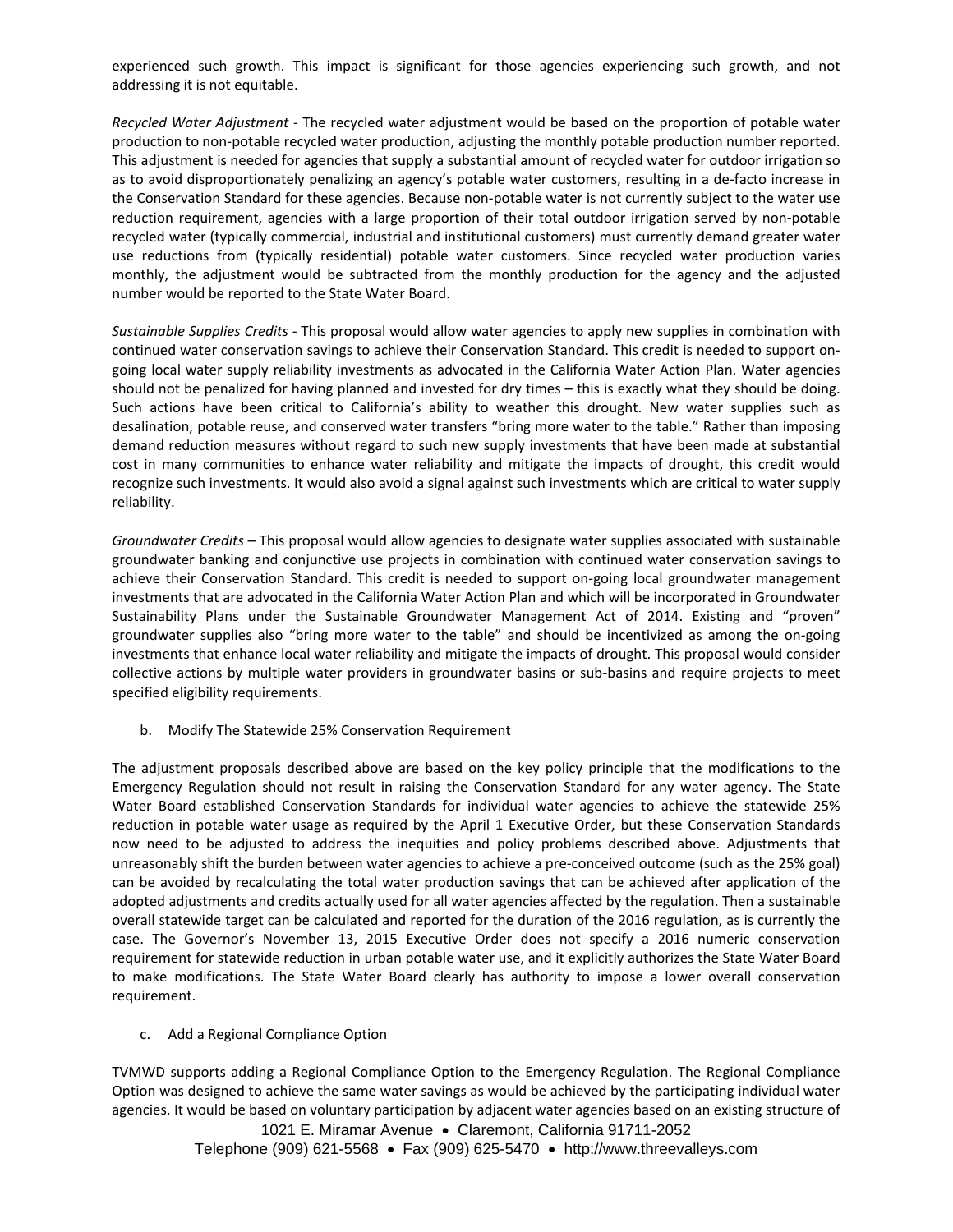"regional alliances" as administered by the Department of Water Resources (DWR) to implement SB7X7 (2009). Proponents of a regional compliance option believe they could achieve significant administrative and public outreach efficiencies and could more effectively assist agencies that are struggling to meet their Conservation Standards. Individual agency compliance reporting would continue to be public, and success of the individual participating agencies would be key to the success of the regional group. Several groups of water agencies in different parts of the state are interested in implementing this option. There is no downside risk to the State Water Board regulatory program to in offering this option, and it could empower water agencies to even greater regional conservation savings in 2016.

d. Add a "Rollover Credit" for 2015 Compliance Above Conservation Standard

We support adding a "rollover credit" for individual water agencies that at the expiration of the 2015 regulation have water production savings that have exceeded exceeding their Conservation Standard. This credit would be "rolled over" to the 2016 extension period and would apply to individual agency or regional compliance (assuming that this option is adopted).

- e. Retain Key Elements of The 2015 Regulation Several elements of the 2015 regulation that have been effective and well-administered should be retained in any 2016 extension, including:
	- Agricultural Water Use Exclusion
	- Four Percent Reserve Tier for Surface Storage
	- Alternate Methods of Compliance
- 2. Additional Data

There is no need to add additional data submittal requirements to the regulation, except as necessary to implement the proposed climate and growth adjustments (i.e. ET data and service connections data).

3. Accounting for Precipitation

After January 2016 The State Water Board should reduce the Conservation Standards or sunset the emergency regulation if precipitation levels or runoff projections on April 1 indicate that a drought emergency no longer exists. It is extremely important for the State Water Board and water agencies maintain credibility with California's water users regarding any demonstrable need for emergency conservation in the remaining months of 2016. It may be possible and advisable to establish "triggers" for regions or individual agencies based on a nexus between the mandated Conservation Standard and current local water supply conditions. The State Board could scale back the applicable Conservation Standard for individual agencies when sufficient water supply as determined by reported water storage levels are sufficient to meet the region or agency needs. We encourage the State Water Board to work closely with the Administration's Drought Management Team and staff of the DWR, and to collaborate with other water resources managers and ACWA, to consider how to structure this extremely important element of the 2016 Emergency Regulation.

## Long‐Term Urban Water Conservation Policy

The recommendations proposed in this comment letter are for adjustments to the Emergency Regulation for 2016, if an extension of the Emergency Regulation is necessary, but they should not be considered as directly applicable to a broader discussion on long‐term urban water conservation policy. We look forward to working with the State Water Board, the DWR, the water community, and other stakeholders to consider how the current (nonemergency) urban water conservation policy and regulatory framework may be refined to support and complement the state's broader, long-term water supply reliability objectives.

TVMWD looks forward to working with the State Water Board and other stakeholders to develop these and other promising ideas for reasonable adjustments in the Emergency Regulation that may emerge during the workshop process. Thank you for your consideration of these comments. If you have any questions or comments or need any additional information about TVMWD, please contact me at 909‐621‐5568.

> 1021 E. Miramar Avenue · Claremont, California 91711-2052 Telephone (909) 621-5568  $\bullet$  Fax (909) 625-5470  $\bullet$  http://www.threevalleys.com